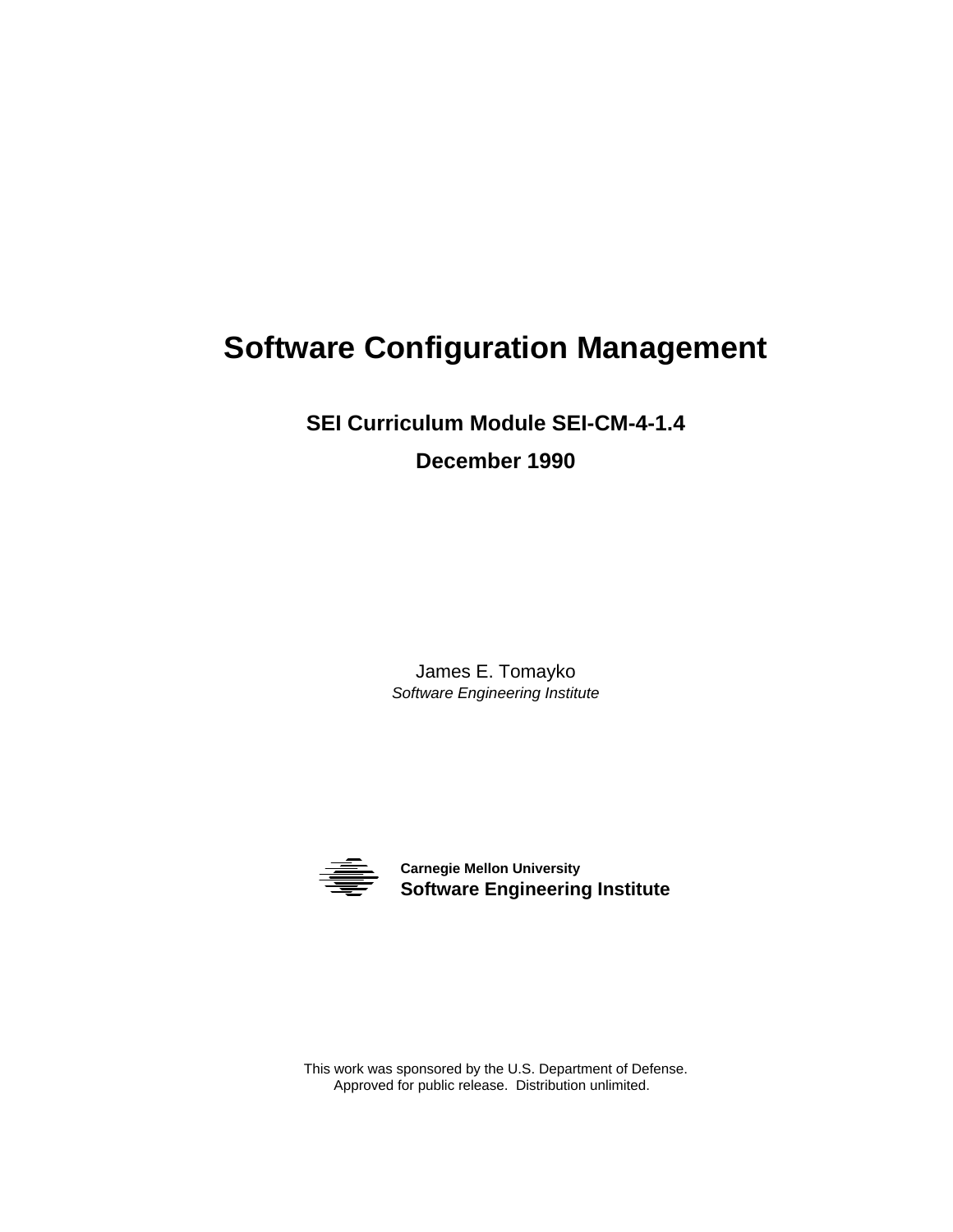This technical report was prepared for the

SEI Joint Program Office ESD/AVS Hanscom AFB, MA 01731

The ideas and findings in this report should not be construed as an official DoD position. It is published in the interest of scientific and technical information exchange.

### **Review and Approval**

This report has been reviewed and is approved for publication.

FOR THE COMMANDER

JOHN S. HERMAN, Capt, USAF SEI Joint Program Office

This work was sponsored by the U.S. Department of Defense.

Copyright © 1990 by Carnegie Mellon University.

This document is available through the Defense Technical Information Center. DTIC provides access to and transfer of scientific and technical information for DoD personnel, DoD contractors and potential contractors, and other U.S. Government agency personnel and their contractors. To obtain a copy, please contact DTIC directly: Defense Technical Information Center, Attn: FDRA, Cameron Station, Alexandria, VA 22304-6145.

Copies of this document are also available through the National Technical Information Service. For information on ordering, please contact NTIS directly: National Technical Information Service, U.S. Department of Commerce, Springfield, VA 22161.

Use of any trademark in this document is not intended in any way to infringe on the rights of the trademark holder.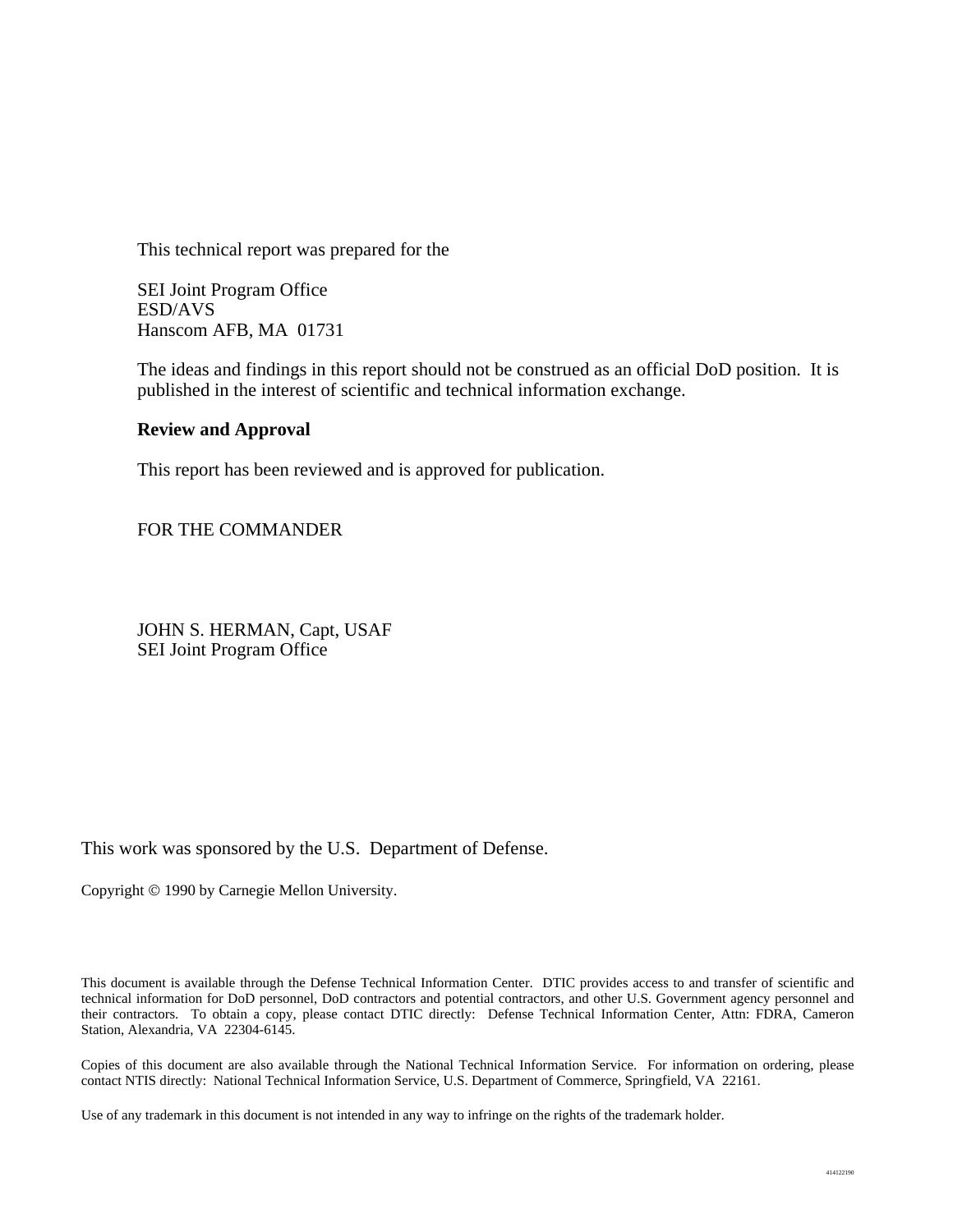## **Acknowledgements Contents**

Finally, my thanks to the reviewers of draft and later versions of this module, who generously contributed time and talent: Anita Baker, Ellen Borison, Lionel Deimel, Priscilla Fowler, Bob Glass, John Nestor, Joe Newcomer, Jim Perry, and Linda Pesante.

| I would like to thank The Wichita State University, partic-<br>ularly my department head Mary Edgington, and my dean<br>Phillip D. Thomas, for making it possible for me to pre-<br>pare the original version of this work at the Software                        | <b>Capsule Description</b>          | 1              |
|-------------------------------------------------------------------------------------------------------------------------------------------------------------------------------------------------------------------------------------------------------------------|-------------------------------------|----------------|
|                                                                                                                                                                                                                                                                   | <b>Philosophy</b>                   |                |
|                                                                                                                                                                                                                                                                   | <b>Objectives</b>                   |                |
| Engineering Institute. Norm Gibbs, the Director the Edu-                                                                                                                                                                                                          | <b>Prerequisite Knowledge</b>       | $\overline{c}$ |
| cation Program at the SEI, made sure I had the resources<br>and encouragement to complete the work, including spon-<br>soring a Configuration Management Workshop at the In-                                                                                      | <b>Address of Author</b>            | $\overline{c}$ |
|                                                                                                                                                                                                                                                                   | <b>Module Content</b>               | 3              |
| stitute.                                                                                                                                                                                                                                                          | Outline                             | 3              |
| Mark Chweh, a Carnegie Mellon student assistant, did the                                                                                                                                                                                                          | <b>Annotated Outline</b>            | 3              |
| initial bibliographic search. Kate Harvey, another student                                                                                                                                                                                                        | <b>Glossary</b>                     | 7              |
| assistant, kept track of the bibliography, provided editorial<br>assistance, and wrote an excellent summary of the Config-<br>uration Management Workshop. Allison Brunvand and<br>Oliver Martin helped prepare the slides and make the<br>Workshop run smoothly. | <b>Teaching Considerations</b>      | 8              |
|                                                                                                                                                                                                                                                                   | <b>Textbooks</b>                    | 8              |
|                                                                                                                                                                                                                                                                   | <b>Teaching Techniques</b>          | 8              |
|                                                                                                                                                                                                                                                                   | <b>Teaching Support</b>             | 8              |
| My special thanks go to the participants in the Workshop.                                                                                                                                                                                                         | <b>Software Support</b>             | 8              |
| Brad Brown, Ted Keller, Dick Parten, and Bill Tindall, all<br>from the corporate world, generously contributed their                                                                                                                                              | <b>Suggested Course Adaptations</b> | 8              |
| time and experiences. Jim Collofello and Bob Glass inter-                                                                                                                                                                                                         | <b>Bibliographies</b>               | 10             |
| rupted work on their own curriculum modules to partic-                                                                                                                                                                                                            | <b>Textbooks</b>                    | 10             |
| ipate. Mary Shaw, then the Chief Scientist of the SEI,<br>also contributed.                                                                                                                                                                                       | <b>Other Materials</b>              | 10             |

A support materials package, SEI-SM-4, is available for this module.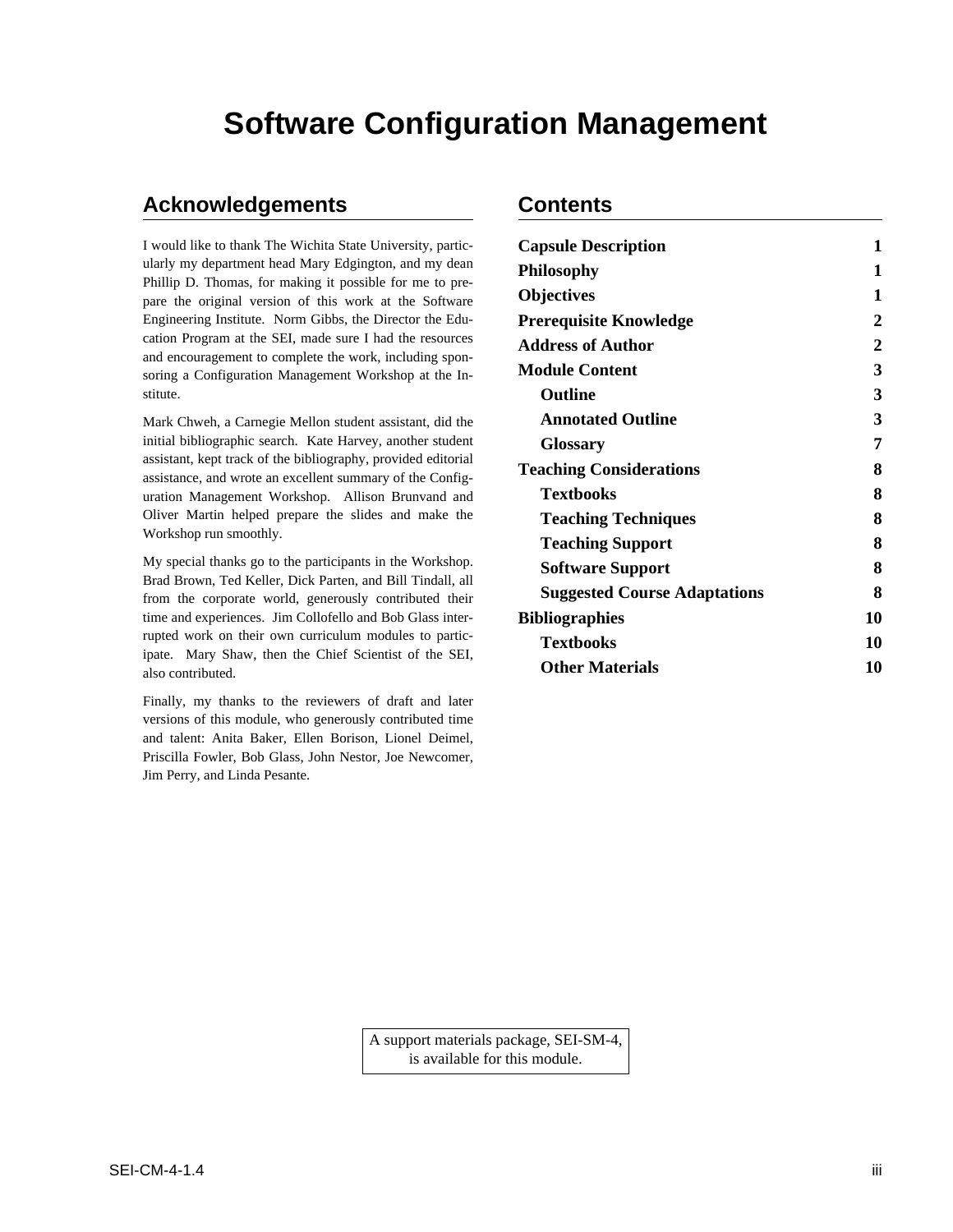## **Module Revision History**

| Version 1.4 (December 1990)  | Minor corrections and format changes                                               |
|------------------------------|------------------------------------------------------------------------------------|
|                              | Approved for publication                                                           |
| Version 1.3 (July 1987)      | Format changes for title page and front matter                                     |
| Version 1.2 (April 1987)     | Slight cosmetic changes                                                            |
| Version 1.1 (November 1986)  | Added material to outline sections III.1, III.2, and to "Software Support" section |
| Version 1.0 (September 1986) | Original version                                                                   |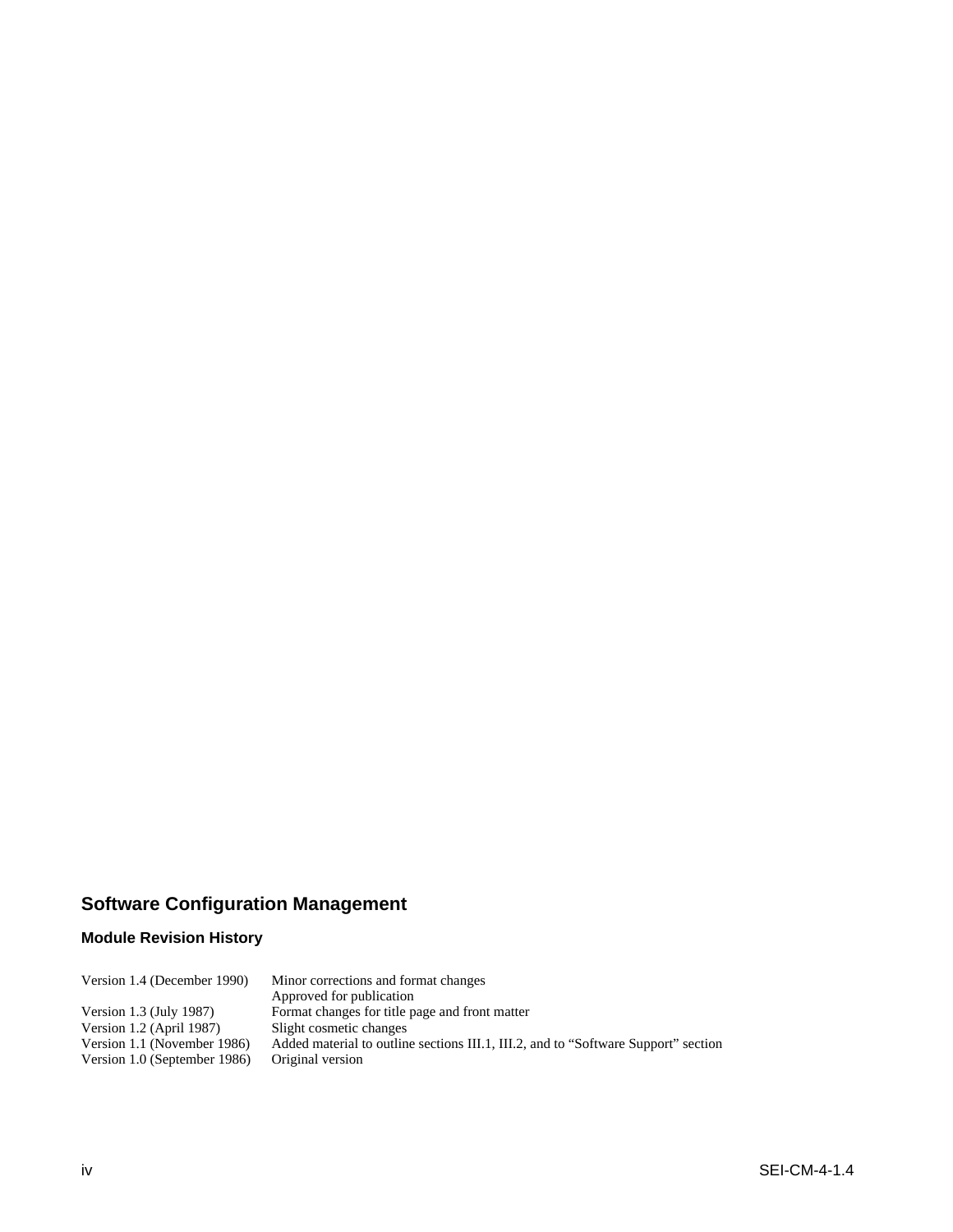Software configuration management encompasses 4. Explain that configuration items are the disciplines and techniques of initiating, evaluat-<br>components of the total product. the disciplines and techniques of initiating, evaluating, and controlling change to software products dur-<br>ing and after the development process. It empha-<br>sizes the importance of configuration control in<br>managing software production.<br>6. Define the term *baseline*.

Configuration management is an integral part of the caused by requirements errors software development process across all phases of caused by development errors. software development process across all phases of the life cycle. It functions as a controlling discithe life cycle. It functions as a controlling disci-<br>pline, enabling changes to be made to existing docu-<br>mentation and products in such a way as not to<br>destroy the integrity of the software. Since configu-<br>ration manageme uct, and since tools, techniques, and standards exist 12. Show how discrepancy reports and solely aimed at its proper execution, configuration change requests are tracked within a softsolely aimed at its proper execution, configuration change requests are tracked within a soft-<br>management can stand alone as a module within a ware development organization until management can stand alone as a module within a ware development organization until the contract organization until  $\alpha$  until  $\alpha$  until  $\alpha$  until  $\alpha$  until  $\alpha$  until  $\alpha$  until  $\alpha$  until  $\alpha$  until  $\alpha$  until  $\alpha$  un graduate curriculum.

The module presented here is intended to be an in-<br>depth consideration of configuration management,<br>including configuration item identification, change<br>boards. reporting and evaluation, change execution, tool 14. Define the scope of change control evaluation and use, version control, and management boards of at least three levels of a prodprinciples related to configuration control. uct development organization (system,

- **Cognitive Domain.** The student will be able to:<br>
1. Explain that software evolves throughout<br>
the life cycle by means of requirements<br>
changes (including new product<br>
definition) and discrepancy correction.<br>
2. Define the
	-
- **Capsule Description** 3. Explain how configuration control maintains the integrity of configuration items.
	-
	-
	-
	- 7. Explain the importance and use of configuration item nomenclature.
- 8. Differentiate between discrepancies and **Philosophy** requested changes.
	- 9. Differentiate between discrepancies<br>caused by requirements errors and those
	-
	-
	-
	-
	- subsystem, software).
	- 15. Given the scope of a change control board, determine its composition.
- **Objectives** 16. List the most important considerations in evaluating the repair of discrepancies.
	-
	-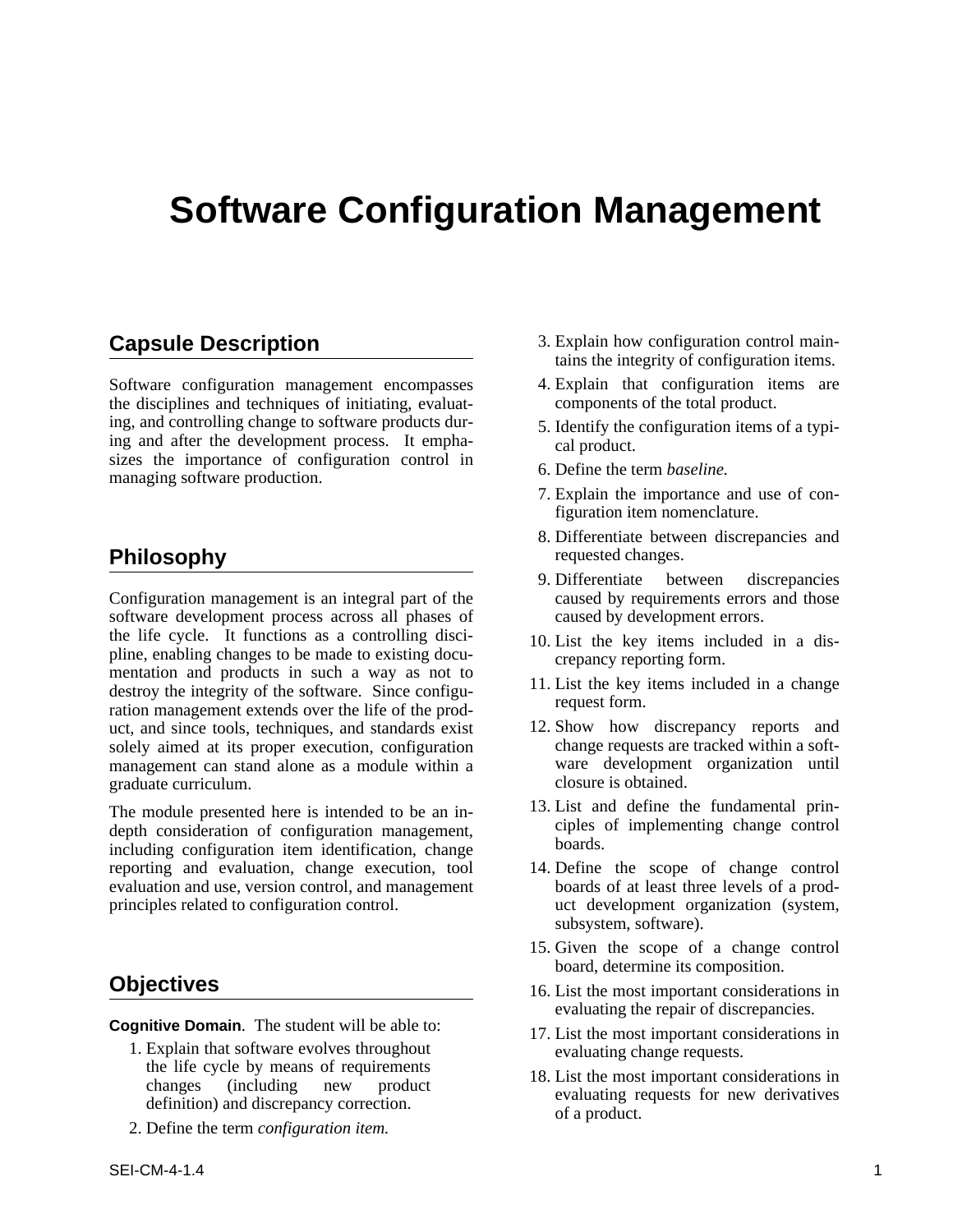- 19. Specify how the implementation of **Address of Author** changes can be tracked.
- 
- 
- teristics of good version control tools James E. Tomayko<br>
(automated documentation, locking, min-<br>
Software Engineering Institute (automated documentation, locking, min-
- 23. List at least three commercially available version control tools, their similarities and differences, and their suppliers.
- 24. Identify at least two standards for configuration management plans.
- 25. List the contents of an effective configuration management plan.
- 26. List at least three personal characteristics needed by effective configuration management personnel.
- 27. Describe the procedures of a configuration audit.
- 28. Explain the relationship between configuration management, quality assurance, and the customer.
- 29. Determine the impact of the granularity of configuration control on cost and schedule.
- 30. Explain the concept of *system description languages.*

### **Affective Domain**. The student will:

- 1. Appreciate the role effective configuration management plays in ensuring product integrity.
- 2. Realize that configuration management activity extends over the entire software life cycle.
- 3. Be committed to implementing and demanding effective configuration management of software products.

# **Prerequisite Knowledge**

The student should understand software life cycle models to the depth presented in a one semester undergraduate introductory software engineering course.

Prior experience in acting as a member of a team doing software development is also necessary.

20. Define the simultaneous update problem. Comments on this curriculum module are solicited, 21. Define the concept of *version trees*. and may be sent to the SEI Software Engineering<br>22. Identify at least three necessary charac-<br>teristics of good version control tools James E. Tomayko

imal use of storage). Carnegie Mellon University<br>
List at least three commercially evolute least three Carnegie Mellon University<br>
Pittsburgh, PA 15213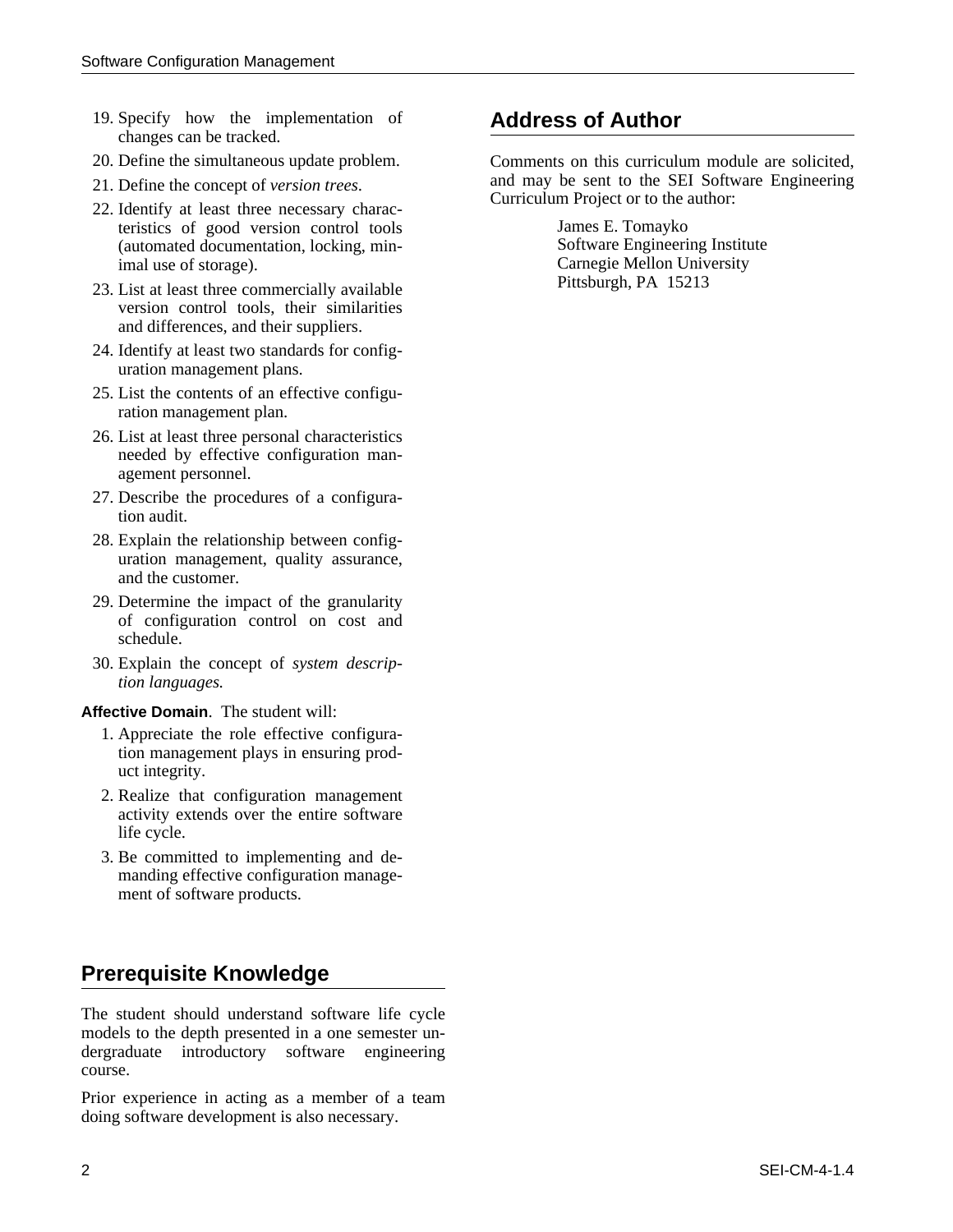# **Module Content**

- -
	- -
		- b. Evaluating and Performing Change
	- 3. Configuration Management Process as a Visibility Tool: Status Accounting and Audits I. Introduction
	- 4. Configuration Management as a Cost Saving 1. Evolution in the Software Life Cycle Tool Software is evolutionary in nature. From the time a
	- 5. Requirements for the Success of Configuration software product is defined until it is no longer used,
- 
- 
- 
- 

- 
- 
- b. Requested Changes Tool
- -
	-
	- c. Configuration Control Board Activities atmosphere of change.
	-
- -
	-
	-
	-
- 
- - -
		-
	-

## **Outline Annotated Outline**

I. Introduction Most material directly supporting this module can be 1. Evolution in the Software Life Cycle found in [Bersoff80], [Babich86], and in "Summary<br>
of the 1986 SEI Configuration Management 2. Configuration Management as a Controlling<br>Tool and the support materials for<br>a. Maintaining Integrity of Configuration Items<br>a. Maintaining Integrity of Configuration Items<br>and to other sources where appropriate.

Management it changes. Each change results in a different ver-<br>
Sintaining Practicular December 1994 of the product. Initiating, evaluating, and im-II. Maintaining Product Integrity<br>
1. Identifying Configuration Items integrity plementing the changes while maintaining product<br>
1. Identifying Configuration Items integrity is the purpose of configuration manage-2. Establishing Baselines 1. The irrational framework with which 2. Naming Configuration Items resource constraints. In terms of maintaining prod-III. Change Management uct integrity, it works closely with quality assurance and verification and validation teams. 1. Types of Change

- a. Discrepancies 2. Configuration Management as a Controlling
- a. Maintaining Integrity of Configuration Items 2. Configuration Control Boards

a. Fundamental Principles to Guide Changes to one configuration item usually require Configuration Control Boards changes in others. For instance, a requirements change means specification, design, code, and b. Determining Configuration Control Board testing changes. Configuration, design, code, and testing changes. Configuration management helps maintain the integrity of specific items in an

d. Executing Change b. Evaluating and Performing Change

IV. Version Control<br>
1. The Simultaneous Update Problem<br>
1. The Simultaneous Update Problem<br>
1. The Simultaneous Update Problem<br>
1. The Simultaneous Update Problem<br>
1. The Simultaneous Update Problem<br>
1. The Simultaneous U configuration management plan, evaluate proposed changes and discrepancy reports, authorize 2. Version Trees or do not authorize change, and track the imple-<br>3. Tools for Version Control mentation of the decision either way.

4. System Description Languages 3. Configuration Management Process as a<br>V. Metrics Visibility Tool: Status Accounting and Audits

VI. Configuration Management Planning<br>1. Content of Configuration Management Plans<br>1. Content of Configuration Management Plans<br>1. Content of Configuration Management Plans other items under configuration control, configuraa. Scope tion management provides project leaders and higher management with concrete evidence that a product b. Standards<br>
is being created. Audits establish what the status of<br>
2. Characteristics of Personnel<br>
2. Characteristics of Personnel<br>
2. Characteristics of Personnel the project is at particular points in time.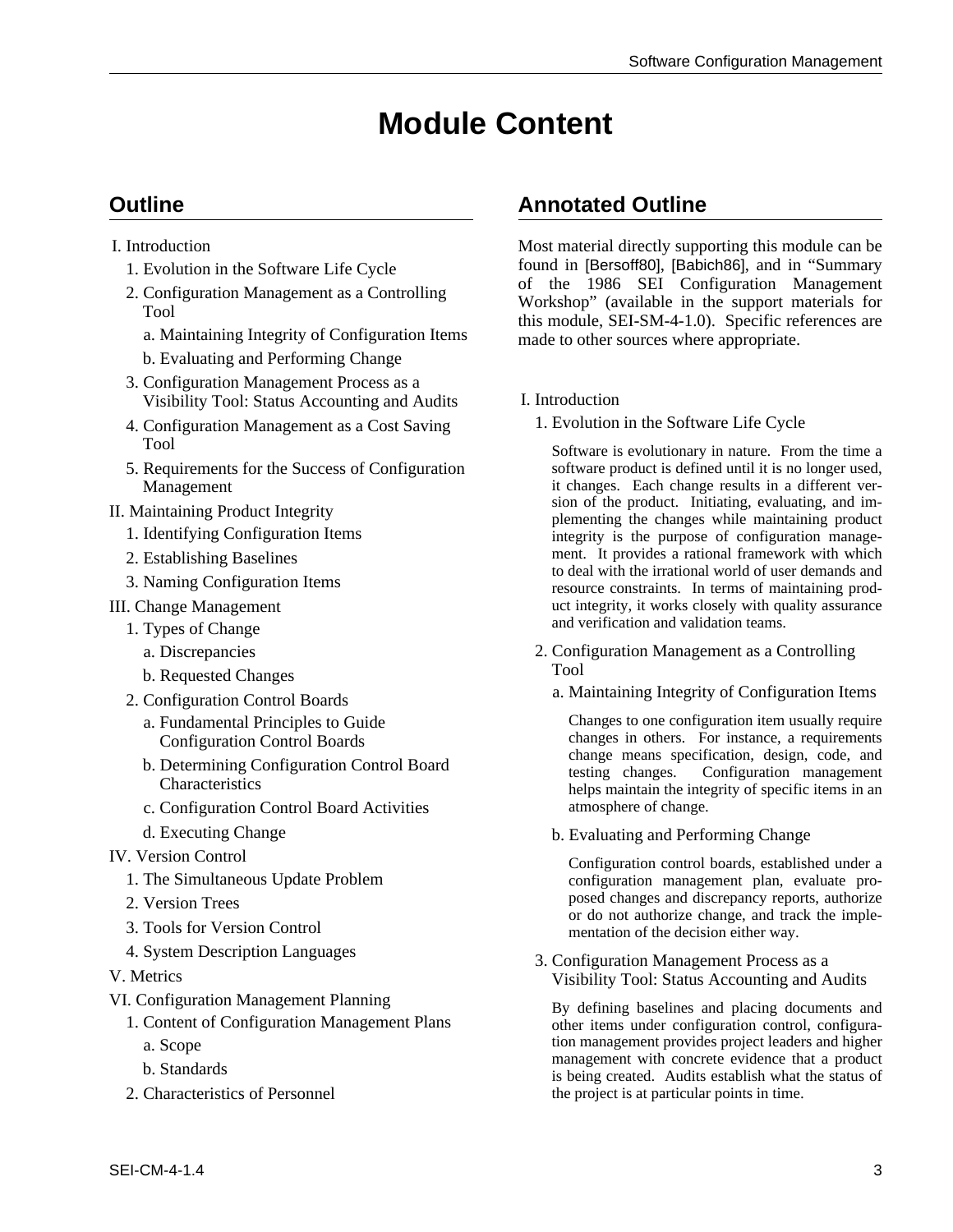By helping to maintain product integrity, configured and humbers. Some guidance in naming conventions is<br>ration management reduces overall software devel-<br>opment costs. Cost savings during a particular phase of the life cy cation of configuration management. For instance, III. Change Management controlling individual source code modules costs 1. Types of Change more than only controlling the fully integrated prod- a. Discrepancies a. Universal savings due to reduction in side effects from individual changes. At this Discrepancy reports may be filed by anyone in the hevelopment organization marketing or by time, however, there are no quantitative measures the development organization, marketing, or by sufficiently well developed to document the cost environmers after delivery of the software product savings. This is largely because the losses due to Discrepancy reports are tracked by the configu-<br>lack of configuration management do not occur, and the configuration management organization through initial lack of configuration management do not occur, and ration management organization through initial<br>thus cannot be measured.

The key requirement for success of configuration identified errors, thus preventing incomplete or management is the commitment of all levels of man-<br>
erroneous software from becoming part of a management is the commitment of all levels of man-<br>agement to enforcing its use throughout the project shipped product. agement to enforcing its use throughout the project lifetime. Configuration management, like other<br>
parts of software engineering perceived as being<br>
tedious, may require some coercion for success. A<br>
dentified in reports. further requirement is the availability of a clearly (i) Requirements Errors stated configuration management plan.

A *configuration item* is a document or artifact ex-<br>plicitly placed under configuration control. The see the configuration management example's plicitly placed under configuration control. The see the configuration management example's minimum number of controlled items in a software first discrepancy report for a requirements project is whatever may be needed to effectively error.) maintain and enhance the product. These may include requirements, specification, and design docu- (ii) Development Errors ments, source code, test plans, user and maintenance<br>manuals, interface control documents, memory<br>maps, and others such as procedural or policy docu-<br>ments. The actual items under control vary with the<br>needs of the project

In cooperation with the developing organization (or<br>
in small projects within the developing organiza-<br>
tion), configuration management helps to establish<br>
baselines by placing items under configuration con-<br>
baselines by trol. Often the only discrete indication that a project b. Requested Changes has moved from one phase of the software development cycle to another is a controlled document<br>signaling the end of the previous phase example of the previous phase example of the previous phase example of<br>crepancy reports. signaling the end of the previous phase.

One aspect of configuration management is the

4. Configuration Management as a Cost Saving naming of configuration items. Software products Tool should be given unambiguous names and/or part numbers. Some guidance in naming conventions is

- 
- 

customers after delivery of the software product. logging, scheduled evaluation by the configura-<br>tion control board, and through the disposition 5. Requirements for the Success of Configuration process. Some companies have developed propri-<br>
The key requirement for success of configuration dentified errors, thus preventing incomplete or

II. Maintaining Product Integrity<br>II. Maintaining Product Integrity<br>II. Maintaining Product Integrity quirements. Either the customer or marketing 1. Identifying Configuration Items did not fully or clearly express the requirements, or incorrect information was given. (In first discrepancy report for a requirements

(iii) Violations of Standards 2. Establishing Baselines

3. Naming Configuration Items There are three kinds of changes that may be requested.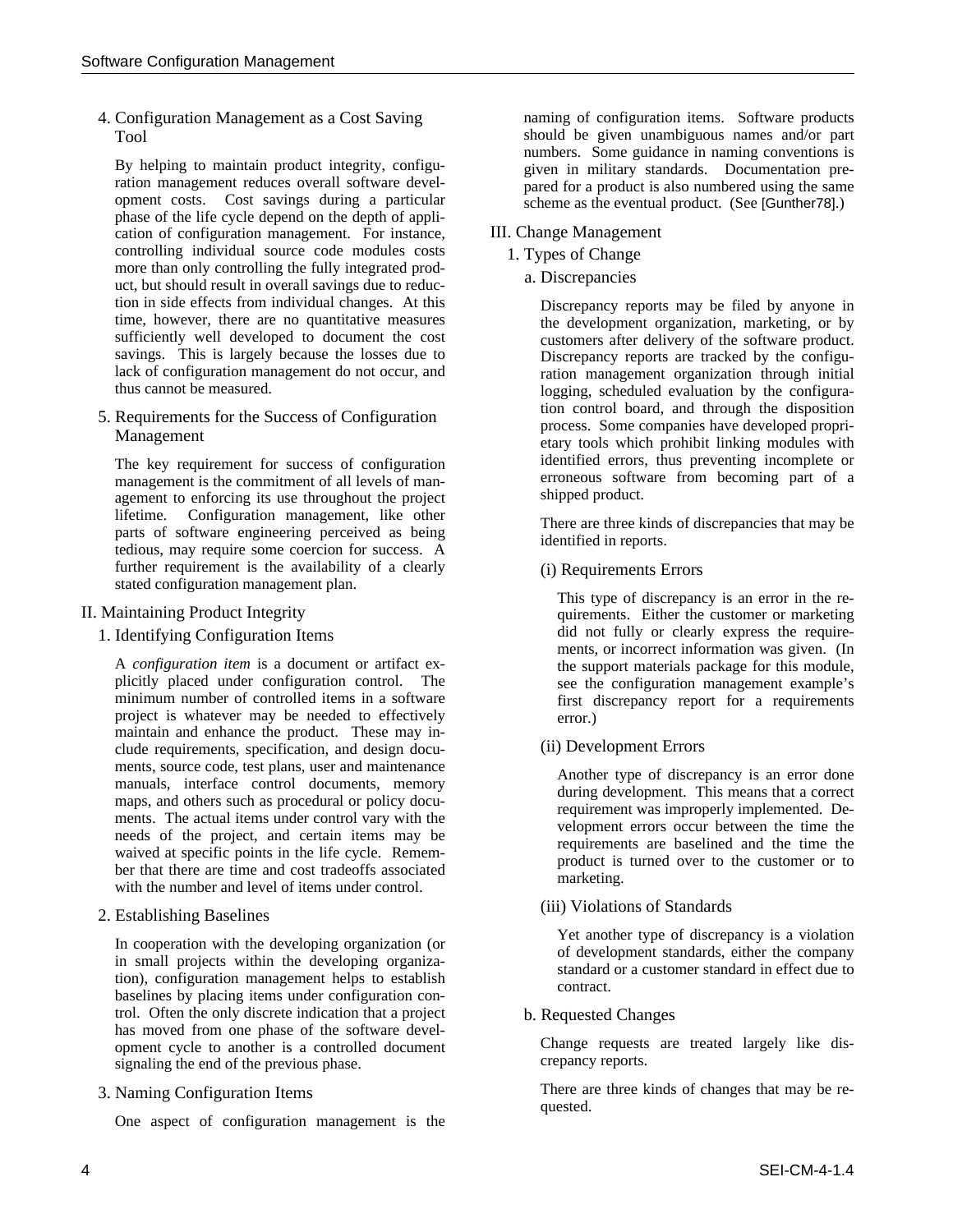Enhancements are change requests that involve implements the Principle of Specificity. additional requirements.<br>
It is also important to establish appeal routes

checks and balances explicit. Improvements are change requests that will improve the product, though not in terms of func-<br>tionality or performance. An example would

- - -

authority to evaluate and direct the implemen-<br>tation of change to the part of the product<br>the authority of the boards must be part of the within its scope of activity. Configuration Management Plan.

(iii) Composition (ii) Principle of Solitary Responsibility

found that each board must have on it one per-<br>son who is in a position to make and enforce the<br>person who makes decisions based on the advice decisions of the board. The highest level board<br>of the other members. This is not a democratic will always have the project manager on it.

Tardy consideration of items by a configura- ber, and should have responsibility for tracking tion control board undermines its operation. If and implementing decisions.<br>the developers or customers feel that their reports are not taken into consideration promptly, execution Configuration Control Board Activities

- b. Determining Configuration Control Board Size of the change Characteristics • Complexity in reference to related sys-
	- (i) Hierarchies of Control Boards tems

• Date when it is needed control boards are established for the total sys-<br> **•** Date when it is needed<br>
• Impact on current and subsequent work<br>
• Impact on current and subsequent work tem, subsystems, and components of products. For example, an airplane with a digital flight  $\bullet$  Cost

(i) Unimplementable Requirements control system would have a configuration control system would have a configuration control board responsible for controlling One reason for a change request is that a recontrol board responsible for controlling<br>quirement turns out to be unimplementable<br>through resource constraints identified by the ordinate board for avionics subsystem, a furthe through resource constraints identified by the<br>requester. Another reason is that a "bad" im-<br>plementation makes meeting all requirements<br>impossible. The variable ware, and even further down the tree, boards<br>for reused and trol Boards" in the support materials package (ii) Enhancements for this module.) The concept of hierarchies

(iii) Improvements for each level of the hierarchy, making the

be a request to rewrite a block of code to in-<br>
To implement the Principle of Authority, the<br>
crease understandability.<br>
2. Configuration Control Boards<br>
2. Configuration Control Boards<br>
2. Configuration Control Boards<br>
2. delineated. Boards are interdependent. A a. Fundamental Principles to Guide<br>
Configuration Control Boards<br>
(i) Principle of Authority<br>
(i) Principle of Authority<br>
(i) Principle of Authority<br>
(i) Principle of Authority<br>
(i) Principle of Authority<br>
(i) Principle of A configuration control board must have the the system may be considered by the software<br>authority to evaluate and direct the implementation of the scope of

Many large development organizations have To implement the Principle of Solitary Respon-<br>found that each board must have on it one per<br>sibility, each board must have on it the person process.<br>The software control board must have the prin-(iii) Principle of Specificity cipal software architect on it, assuming that person has the power to enforce changes. Ad-The scope of responsibility of a control board<br>must be limited to a predefined area of product<br>development.<br>decision-making person. The configuration<br>decision-making person. The configuration (iv) Principle of Responsiveness manager responsible for the level of the project that the board controls should also be a mem-

they may try to circumvent the board or find<br>another company to do business with. Simple<br>acknowledgement of the receipt of reports is<br>also important.<br>Simple<br>ports and requests for changes. Key factors con-<br>sidered by a boa

- 
- 
- 
- 
-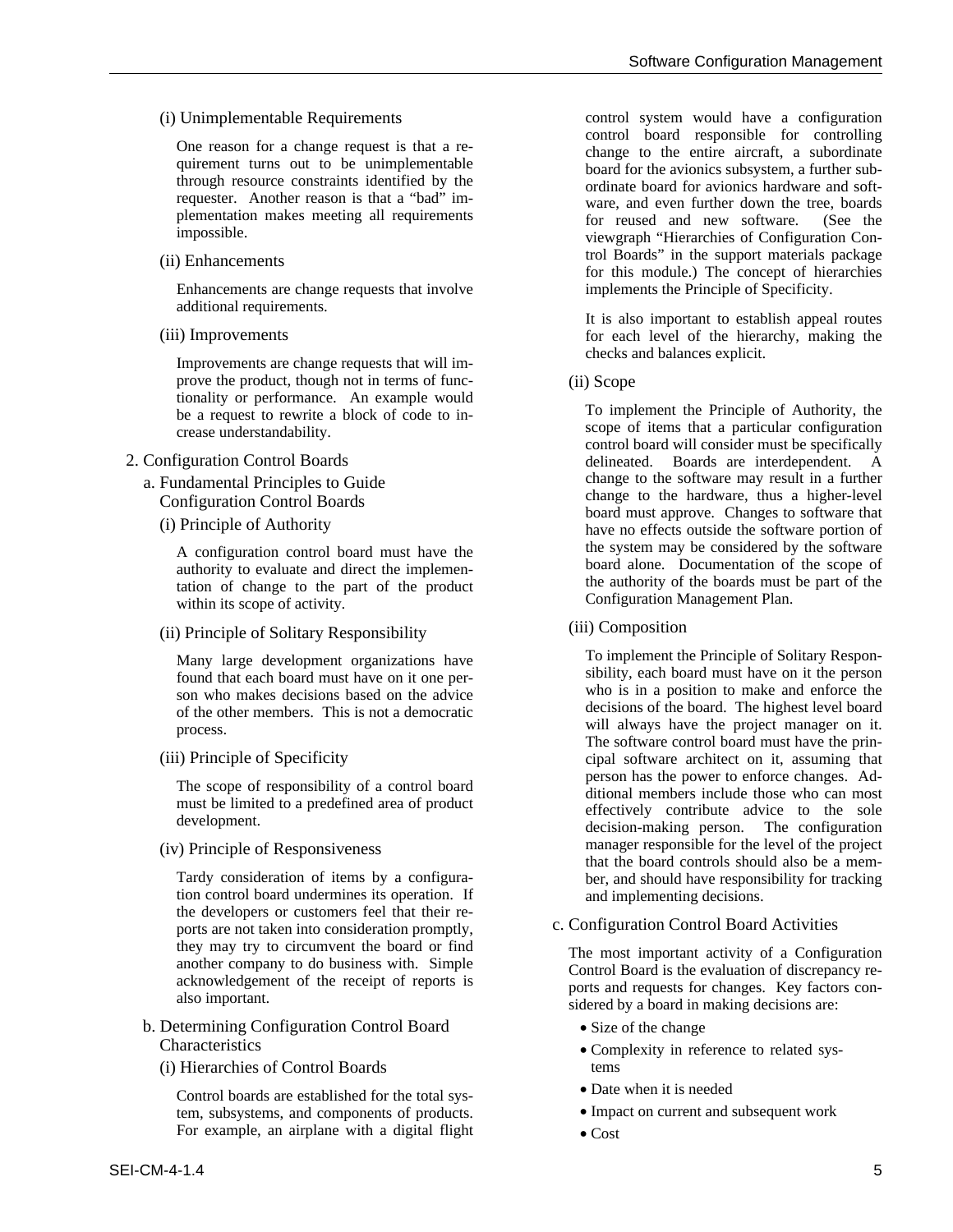- 
- Approved changes already in process
- 
- 
- 
- 
- 
- 

Which of these factors to consider depends on

All reported discrepancies need not be fixed. Evaluating key factors may indicate that a par-<br>ticular error may not be economically repaired,

Consideration of this type of change almost always requires additional time and cost evalu-<br>ation. Enhancements need nearly the same<br> $\frac{1 \text{ Content of Confionaction} }{1 \text{Content of Confionaction} }$ ation. Enhancements need nearly the same<br>evaluation criteria as those used in the initial<br>decision to build the product<br>a. Scope decision to build the product.

Executing change involves delivering the au-<br>
ment is to be used in the project. Therefore, such thorized change document to the appropriate de- plans are usually project-specific. velopment organization, inspecting the change and its verification, modifying the affected configuration items, and recording the completion of<br>the change by the configuration management or-<br>ganization.<br>dard ANSI/IEEE Std 828-1983 [IEEE83] is an ex-

1. The Simultaneous Update Problem 2. Characteristics of Personnel

One of the most serious configuration management Configuration management personnel should ideally problems is that of simultaneous update, when two have software development experience, be conscienor more programmers are modifying the same por- tious, and be willing to inspire others to be consciention of code. There is a distinct possibility that one tious! person's changes will cancel or distort another person's, thus causing a software failure. Checking out code and other documents for modification must be handled by mutual exclusion, either manually (using a physical librarian) or automatically (using version control software).

2. Version Trees

Modifications to software create different versions, some of which must coexist. Reasons for this in-

• Criticality of the area involved clude incremental releases of limited products and forked development paths.

• Test requirements 3. Tools for Version Control

• Resources (skills, hardware, system) Several automated tools for version control exist and • Central processing unit and memory im- are documented: SCCS, RCS, CMS, Cedar, Domain. pact These are described in [Rochkind75], [Tichy85], • Politics (customer/marketing desires) [DEC85], and [Leblang85]. Recently the Polytron • Maturity of the change MS-DOS microcomputer market. • Is there an alternative?

4. System Description Languages

whether the item being considered is a dis-<br>Current research [Borison86] is being conducted into System Description Languages. In some way, this is crepancy or a request for a change or an enhance-<br>System Description Languages. In some way, this is extension of the *make* tool. Apollo's Domain ment. system includes this concept. Basically, it is a way (i) Evaluating Discrepancies to accurately repeat the builds of a particular version of software.

icular error may not be economically repaired,<br>so it is tracked as a waived item. (Also see <br>viewgraph "Discrepancy Report Evaluation purposes is a trend analysis of discrepancy and change<br>process Flowchart" in the support (ii) Evaluating Change Requests some differentiation in terms of the severity of the er-<br>
contained a severity of the er-<br>
contained be exercised.

- -

d. Executing Change Configuration management plans need to be com-<br>plete in all phases where configuration manage-

ample of a generic standard. IV. Version Control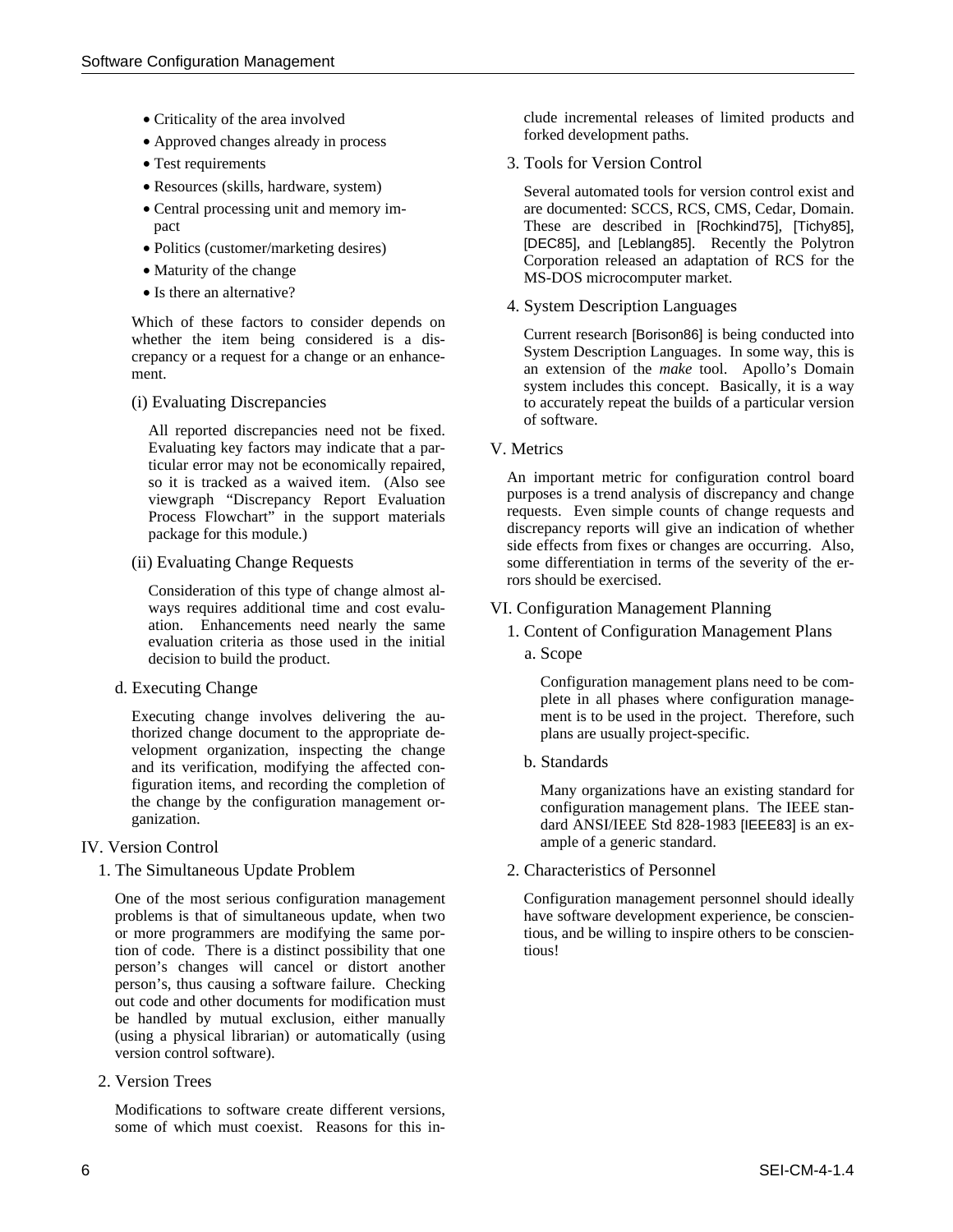## **Glossary**

### **baseline**

The point at which a document or other object becomes a configuration item.

### **configuration control**

The process of managing change to a configuration item.

### **configuration item**

A document or other object placed under configuration control.

### **discrepancy**

An error in software caused either by improperly implementing a correct requirement or failing to implement it.

### **enhancement**

A change to a product designed to improve or augment its performance.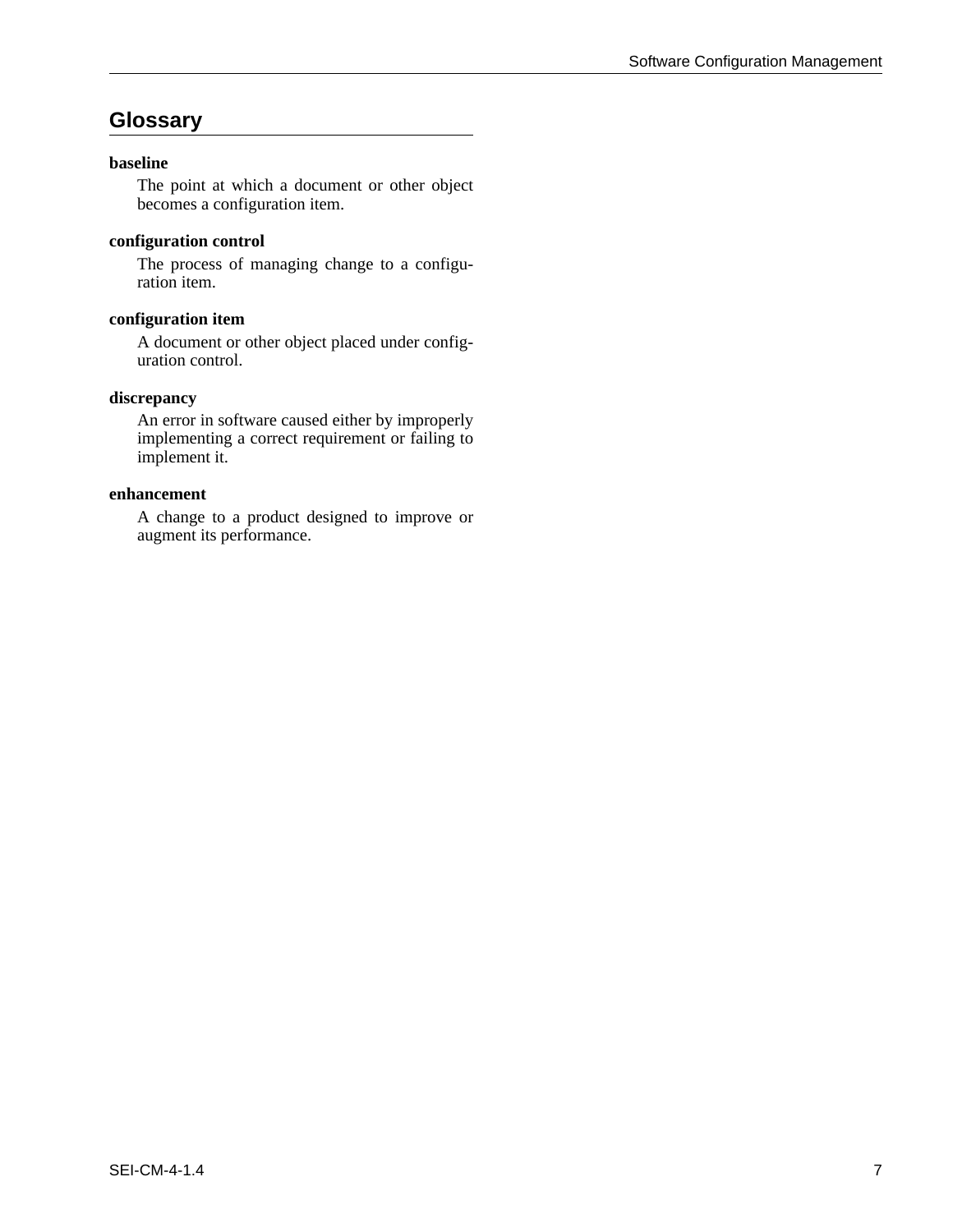# **Teaching Considerations**

There are two book-length treatments of software Use of RCS, SCCS (both on UNIX), or CMS (on configuration management. [Bersoff80] is the more DEC VMS) is encouraged, as these are easily availcomplete, in that it provides a rationale for each con- able. If no tools currently exist on your local sys-

# **Teaching Techniques**

The following activities, when integrated with the syllabus for illustrative purposes, are effective in **Suggested Course Adaptations** providing active experiences to complement the passive experiences in lectures: **Government/Industrial Short Courses**. Based on

- 
- 
- 

# **Teaching Support** mind.)

The support materials package SEI-SM-4-1.0 con-<br>tains a variety of materials to help in teaching a con-<br>vanced configuration management environments and

It is also a good idea to contact the configuration<br>
management team (or person!) in a nearby software<br>
development organization, and visit with them about<br>
how they do their job. They will often loan copies<br>
of configurat name. Needless to say, these make great examples, A schedule for the one-day workshop is as follows: even if they are terrible and have to be used as coun-<br>terexamples. That configuration manager might also<br>be coerced into leading one of your fake board meet-<br>ings as the decision maker to add a touch of realism.<br>Second ho

## **Textbooks** Software Support

cept of the subject. [Babich86] is slightly easier to tem, use a software engineering project course to deunderstand and use, but is less complete. velop them. Kernighan and Pike, in their book *The UNIX Programming Environment* (Prentice-Hall, 1984), discuss the construction of a simple version control tool (pp. 165-170).

• Review of case studies in class.<br>
ule in the fall of 1986, a one-day short course on this Mod-• Hands-on use of automated version con-<br>trol tools.<br>• Role-playing in simulated meetings of<br>• Role-playing in simulated meetings of<br>teaders, and technical managers. It is important to Frank Role-playing in simulated meetings of leaders, and technical managers. It is important to configuration control boards. Using an stress when presenting this material that the instrucconfiguration control boards. Using an stress when presenting this material that the instruceusiting software product with which the tor is not acting as a consultant or a trainer, but tor is not acting as a consultant or a trainer, but students are familiar (such as the local rather surveying the current best practice of configu-<br>operating system), have them write ration management. The task for the class members. ration management. The task for the class members, change requests and discrepancy reports then, is to translate this knowledge into specific ac-<br>and evaluate them according to the crite-<br>tions that can be taken to improve configuration and evaluate them according to the crite-<br>
ria presented in the module. The module management in their project/division/company. management in their project/division/company. (Note that training and consulting activities can also be supported by this module, but the module was not written with either of those activities specifically in

Several days prior to the short course, it is helpful to tains a variety of materials to help in teaching a con-<br>
figuration management environments and<br>
tools, such as [Leblang85], the elevator control extools, such as [Leblang85], the elevator control ex-

- 
- 
- Third Hour: Section III.2.
- Fourth Hour: Sections IV, V, and VI.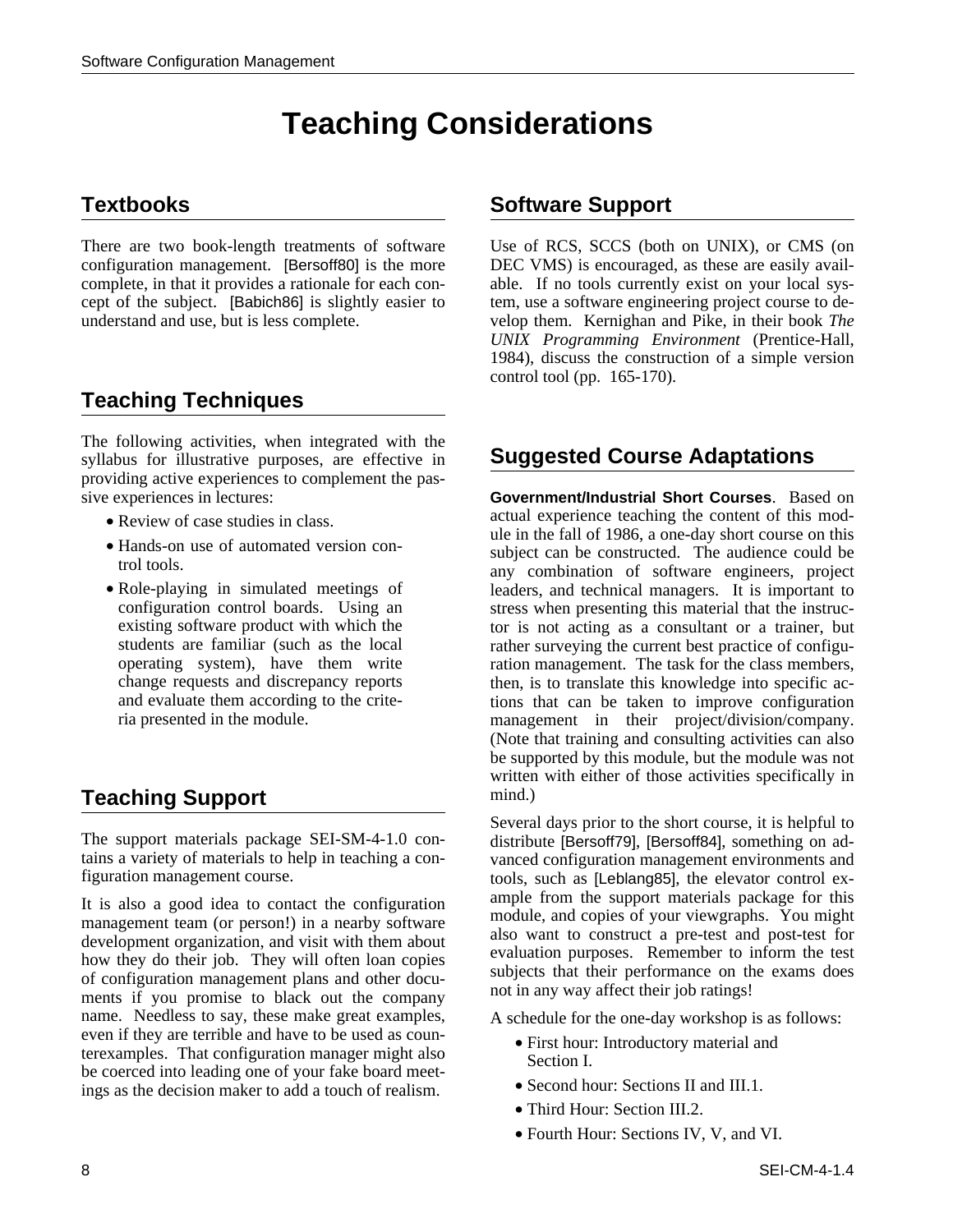After the formal presentation of the material, the stu-<br>dents should be divided into small  $(56 \text{ persons})$  amples of the differences between discrepancies and dents should be divided into small  $(≤6$  persons) groups in some logical fashion (by division, manag- changes, and a sample configuration management ers, etc.) and asked to consider the following ques- plan) is usually sufficient for an understanding good tions. (If non-technical managers have sat in on the enough to incorporate configuration management course, it is a good idea to ask them to leave if you into the student project. The sample configuration feel that their presence would inhibit the management plan in the support materials package feel that their presence would inhibit the discussion.) Instruct the groups that they will be expected to report their findings. Such a course after the presentation outlined here.

- 
- -
	-
	-
- 
- 

After about 30-45 minutes of brainstorming, the<br>groups should reconvene and make their public re-<br>ports. If you plan to be working with the organi-<br>zation to do follow-up, suggest that each group send<br>you a one page summar

Before leaving the short course, each participant should be asked to fill out an evaluation of the course and of the instructor. Fundamental questions for the form include:

- 1. Did the course meet your expectations? Explain.
- 2. Please comment on the instructor.
- 3. Please comment on the handouts and readings.
- 4. What further information/help do you need?

**One-Term Introduction to Software Engineering Course**. Using part of the course materials in a one semester or quarter introduction to software engineering is highly recommended, especially if the course contains a project component. It is important that awareness of configuration management be established early in the course, certainly before any configuration items are produced. A one-hour presfor this module was developed by students during

Where do you go from here? **A Software Engineering Seminar**. The content out-Brainstorm the following questions:<br>
• What are your goals re configuration<br>
management?<br>
• What are your goals re configuration<br>
management?<br>
• What are your goals re configuration<br>
in this module is clearly insufficient • What do you need to do to accomplish may change. For now, however, its use at the gradthem? uate level is probably limited to a few weeks presen- • tools tation during a topics in software engineering semi-<br>nar. The presentation in a seminar should be accom-• money<br>• money panied by case studies, or by a graduated example<br>• time<br>• taught through the use of real software taught through the use of real software.

• What do you need to do first? Next? If<br>you are a manager? If you are an engi-<br>neer?<br>How will you know when you have met<br>treating the accompanying controlling disciplines of<br>treating the accompanying controlling disciplin • How will you know when you have met treating the accompanying controlling disciplines of software development: quality assurance and verifi-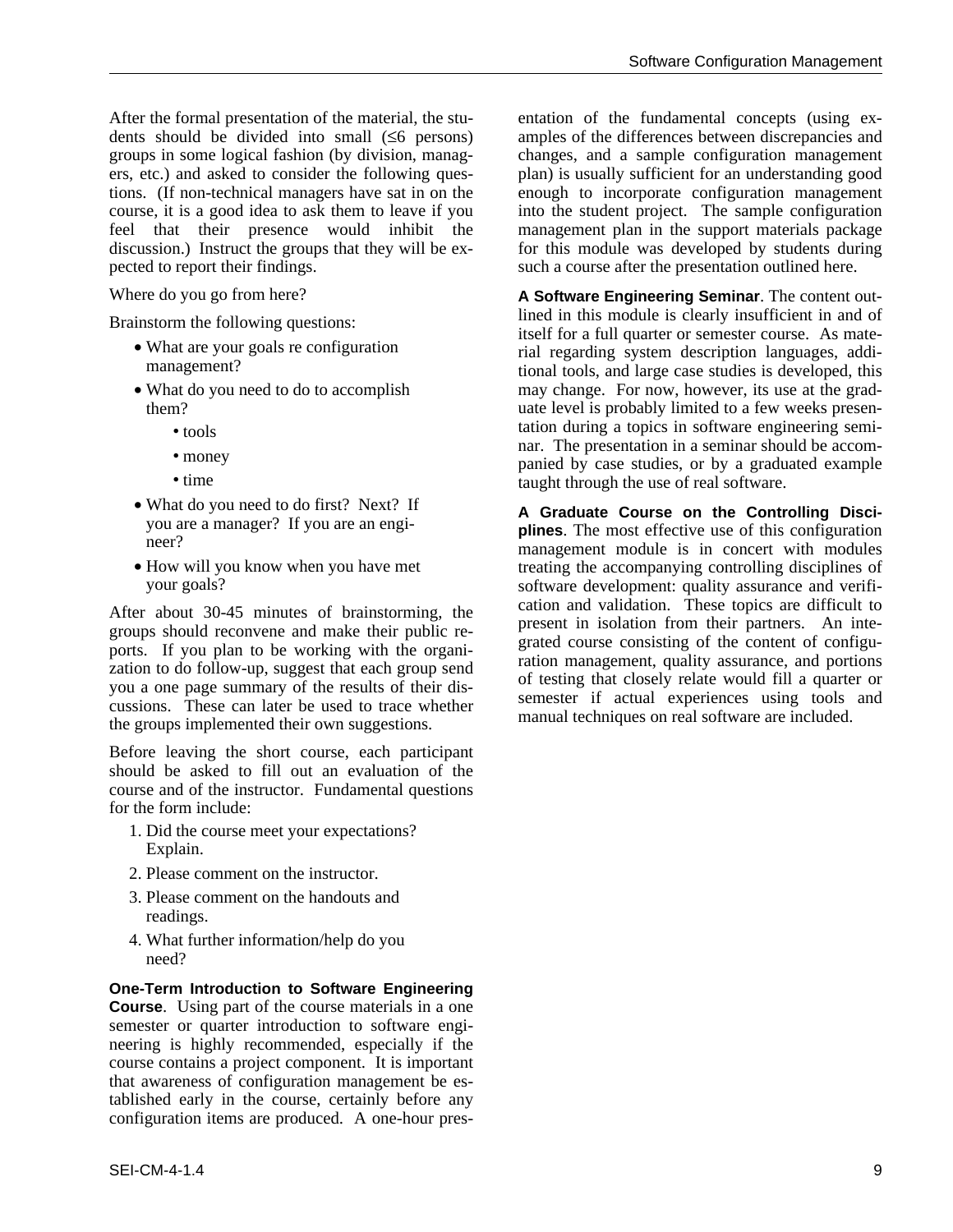# **Bibliographies**

There is only a very small body of literature on soft- **Samaras71** ware configuration management. Configuration Samaras, T. T., and F. L. Czerwinski. *Fundamentals* management of hardware systems such as aircraft *of Configuration Management*. New York: Wiley has long been in effect and has a wider set of Interscience, 1971.<br>sources. In essence, much that has been written for hardware applies to software, and the reader is urged<br>to look at sources outside the software field if time<br>permits. (An excellent example is Samaras and Czerwinski [Samaras71]. Its Chapter 21 deals with software.)

This bibliography contains only those items judged **Other Materials** to be of direct use to an instructor. A longer listing of version control and configuration management<br>sources appeared in the July 1986 issue of *Software*<br>Engineering *Notes* and is included in the support Bersoff, E. H., V. D. Henderson, and S. G. Siegel. materials package. "Software Configuration Management: A Tutorial."

## **Textbooks**

Bersoff, E. H., V. D. Henderson, and S. G. Siegel. *to manage these applications has all too frequently*<br>Software Configuration Management. Englewood failed. This has resulted in the development of a *Software Configuration Management.* Englewood Cliffs, N.J.: Prentice-Hall, 1980. *series of "new" disciplines intended to help control*

*Computer 12*, 1 (Jan. 1979), 6-14.

This article contains the conceptual essence of the later book by the same authors.

### **Bersoff84**

**Babich86**<br>Bersoff, E. H. "Elements of Software Configuration<br>Babich, W. Software Configuration Management. Management." IEEE Trans. Software Eng. 10, 1<br>Reading, Mass.: Addison-Wesley, 1986. (Jan. 1984), 79-87.

Though newer than [Bersoff80], this book is much<br>more limited in scope. It does have sections using<br>UNIX tools and ALS as examples.<br>UNIX tools and ALS as examples.<br>The section of the soft-<br>ware industry throughout the 1970 *ten years, computers have been applied to the solu-* **Bersoff80** *tions of so many complex problems that our ability the software process.*

This book contains the most complete description of<br>software configuration management available. It<br>provides a fairly complete rationale for what to do<br>and why to do it. The authors have their own con-<br>ceptual breakdown of

**Gunther78**<br>Gunther, R. C. Management Technology for Soft-<br>ware Product Engineering. New York: John Wiley,<br>1978.<br>*Proc. of an Intl. Workshop, Trondheim, Norway,* Pages 321-333 are useful, in that they contain a de- *June 16-18, 1986*, Reidar Conradi, Tor scription of version numbering and naming M. Didriksen, and Dag H. Wanvik, eds. Lecture<br>
Schemes. Notes in Computer Science vol 244 Berlin: Notes in Computer Science, vol. 244. Berlin: Springer-Verlag, 1986, 197-220.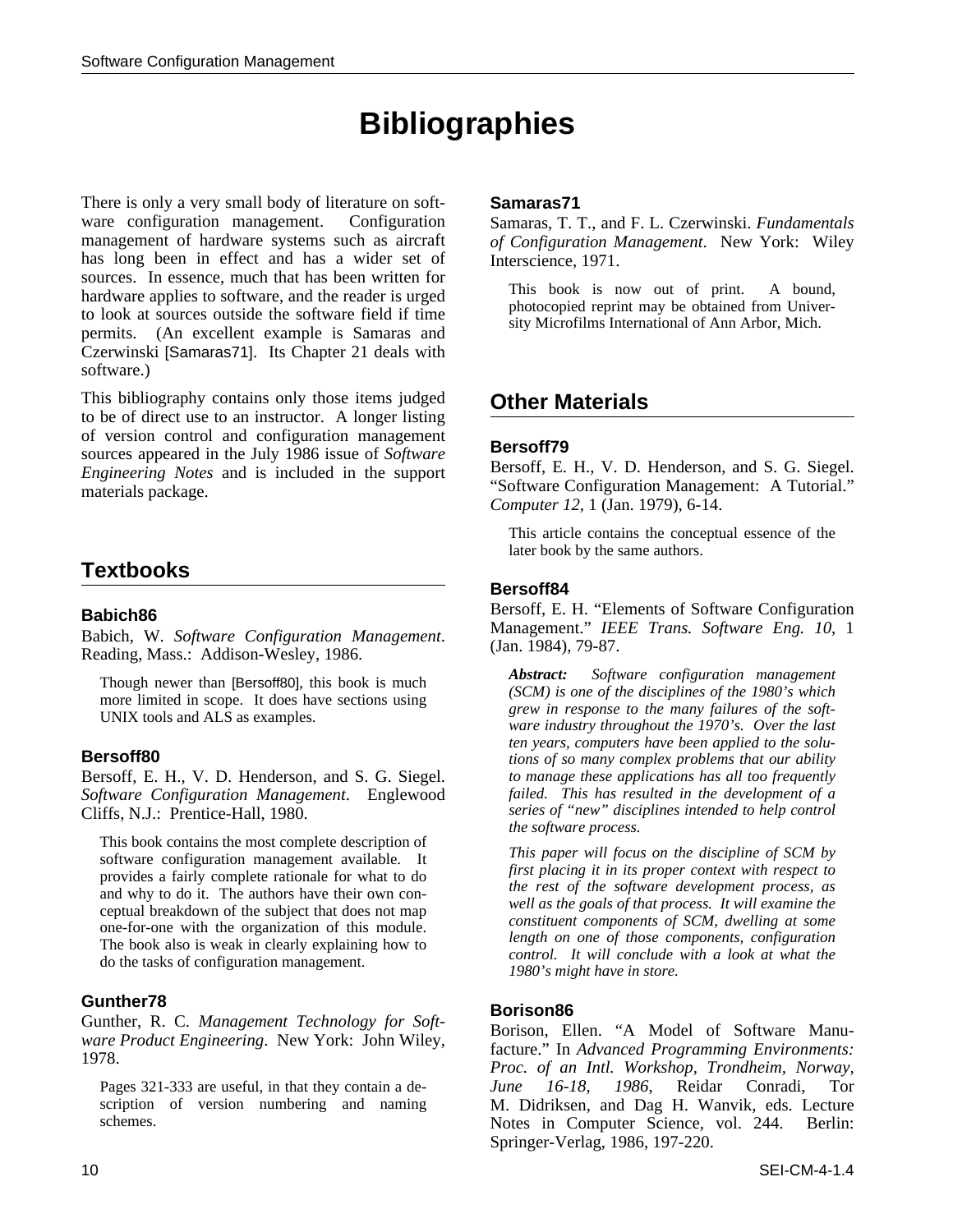*Abstract:* Software manufacture *is the process by* **IEEE83** *which a software product is derived, through an* **IEEE83** which a software product is derived, through an<br>
often complex sequence of steps, from the primitive Management Plans. New York: IEEE, 1983.<br>
components of a system. This paper presents a ANSI/IEEE Std 828-1983.<br>
model of *amount of work that has to be done, after a given* This is a cryptic standard listing recommended sec-<br>set of changes has been made, to consistently incor-<br>tion headings without being a tutorial on content. *porate those changes in a given product.*

*Based on a formal definition of a software configu-* **IEEE88** *changes that are significant and those that are not. A difference predicate is an assertion about the re-* **Leblang85** *lationship between two sets of components. Difset of changes.*

Digital Equipment Corp. *VAX DEC-CMS Code (DSEE*™*) solves many of these problems. It is a*

Huff, K. "A Database Model for Effective Configu- *figuration management system. This paper de*ration Management in the Programming Environ-<br>
ment." *Proc.* 5th Intl. Conf. Software Eng. New particular, the full DSEE Configuration Management." *Proc. 5th Intl. Conf. Software Eng.* New York: IEEE, 1981, 54-61. *ment System (CM) is described. The DSEE CM is* 

*Abstract: The effective management of configura- machines while maintaining several concurrent tions by programmers requires automatic tech- configurations. It can distinguish between derived opment environment. In this paper, an abstract that were used to build them and the translator opof a typical programming environment pertinent to releases in the field and relate released software configuration management, using a database to back to the home office database. capture configuration knowledge. The two aspects of the model deal with configuration identification* This paper, and others by Leblang in the sup*and configuration control.* In considering configu-<br>
plemental bibliography, describe the Apollo<br>
proton identification it is shown that the tools in the DOMAIN software engineering environment and its *ration identification, it is shown that the tools in the* DOMAIN software engineering environment and its programming environment determine which configuration configuration management tools. Most of *programming environment determine which config-* built-in configuration management tools. Most of uration items need to be identified and also deter-<br>wration items need to be identified and also deter*uration items need to be identified and also deter-* the advanced workstations in the immediate future<br>*mine what the interesting and useful relations are* will probably have configuration control tools *mine what the interesting and useful relations are* will probably have configuration among those *items* In considering configuration similar to those reviewed here. *among those items. In considering configuration control, the notion of a workspace, consisting of certain modification rights and certain visibility* **Rochkind75**<br>*into the database, is developed to prevent conflict* **Rochlind M** into the aatabase, is aeveloped to prevent conflict<br>and to promote cooperation among programmers.<br>The entire model can be used to evaluate the effec-<br>tiveness of configuration management within a par-<br>370. *ticular programming environment or as the basis of Abstract: The Source Code Control System (SCCS) a programming environment design.*

tion headings without being a tutorial on content.

*ration that characterizes a software product in* IEEE. *IEEE Guide to Software Configuration terms of how it was manufactured, the model uses Management*. New York: IEEE, 1988. ANSI/IEEE difference predicates *to discriminate between* Std 1042-1987.

*ference predicates determine when one set of com-* Leblang, D. B., and G. D. McLean, Jr. "Configu*ponents can be substituted for another. By predict-* ration Management for Large-Scale Software Develing when existing components can be substituted for opment Efforts." *Proc. GTE Conf. on Software Entimenting* the<br> *ine output of a manufacturing step, difference predi- pineering Environments for Programming-in-thethe output of a manufacturing step, difference predi- gineering Environments for Programming-in-the-cates determine which steps in the manufacturing Large* Waltham Mass **CTE Laboratories** 1985 *cates determine which steps in the manufacturing Large.* Waltham, Mass.: GTE Laboratories, 1985, *process can be omitted when incorporating a given* 122-127.

This is a formal presentation of the concepts of sys-<br>tem description languages.<br>tem description languages.<br>istrative problems maintaining and supporting their *software, design, tests, and documentation. The* **DEC85** *DOMAIN*® *Software Engineering Environment*<br>Digital Foujnment Corn *VAX DEC-CMS Code (DSEE<sup>TM</sup>) solves many of these problems. It is a* Management System, Version 2.2. Maynard, Mass.: alternated computer-aided software engineering<br>Digital Equipment Corp., 1985.<br>workstations. A previous paper [by Leblang] de*scribed management of source code, documents,* **Huff81** *tasks, inter-project dependencies, and a basic concapable of building systems for multiple target phiect modules based on the versions of the sources tions used. The DSEE CM can track software*